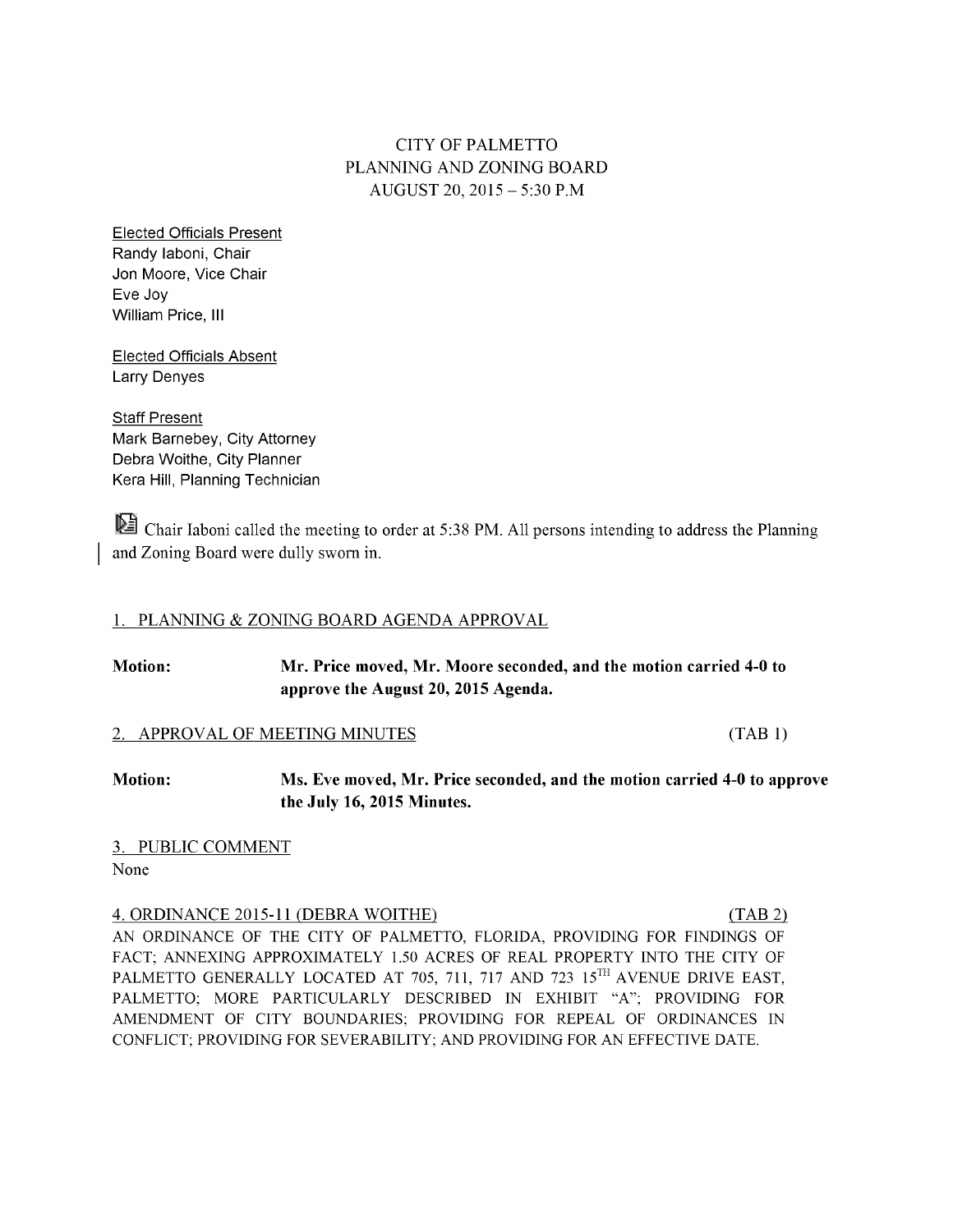Planning and Zoning Board August20, 2015 Page 2 of 6

#### Presentation by City Planner, Debra Woithe

Manatee School for the Arts is a public charter school and was established in 1998. In 2008 a small scale general development plan was approved. In 2011, 14 more acres were added and a new general development plan was created. A karting track facility and an educational class was originally part of the plan, but is no longer part of it. In April there was an approval for a modification to the general development plan for an addition of a music building.

The proposal of the annexation of four properties would require an assignment to the Future Land Use and Zoning and a general development is also being requested. There are four acres to the North that were not previously added into the general development plan.

Mrs. Woithe stated that when the applicant approached the City about their proposals, staff encouraged them to think long-term with what they are planning for the site and try to capture all under the new general development plan. This is an effort to try and limit having to come back each time to City Commission for a modification to the general development plan.

The water, sewer and solid waste can be handled by the City. However the solid waste pickup may not occur until approximately two years, due to a contract that Manatee County has in place for the properties that are being proposed to annex into the City.

# Motion: Mr. Price moved, Ms. Eve seconded, and the motion carried 3-0 to approve the request for ORDINANCE 2015-11.

### 5. ORDINANCE 2015-12 (DEBRA WOITHE) (TAB 3)

AN ORDINANCE OF THE CITY COMMISSION OF THE CITY OF PALMETTO, FLORIDA, AMENDING ORDINANCE 2010-01, AS AMENDED; TO APPROVE AN AMENDMENT TO THE FUTURE LAND USE MAP TO CHANGE A +/- 1.5 ACRE PARCEL, FROM COUNTY RESIDENTIAL - 6 DU/GA (RES-6) TO CITY PLANNED COMMUNITY (PC) FOR A PARCEL OF LAND LOCATED GENERALLY AT 705, 711, 717 AND  $723$   $15^{\text{TH}}$  AVENUE DRIVE EAST, PALMETTO, FLORIDA; PROVIDING FOR REPEAL OF ORDINANCES IN CONFLICT; PROVIDING FOR SEVERABILITY; AND PROVIDING FOR AN EFFECTIVE DATE.

The proposed comp plan amendment would assign the future land use to the proposed annexed four properties. The planned community category is the required designation for the future land use for general development plans. The uses at the school are consistent with the planned community destination and the surrounding area.

# Motion: Mr. Price moved, Ms. Joy seconded, and the motion carried 3-0 to approve the request for ORDINANCE 2015-12.

# 6. ORDINANCE 2015-13 (DEBRA WOITHE) (TAB 4)

AN ORDINANCE OF THE CITY OF PALMETTO, FLORIDA, PROVIDING FOR FINDINGS OF FACT; REZONING APPROXIMATELY 1.5 ACRES OF PROPERTY GENERALLY LOCATED AT  $705$ ,  $711$ ,  $717$  AND  $723$   $15$ <sup>TH</sup> AVENUE DRIVE EAST, PALMETTO, FROM COUNTY RESIDENTIAL SINGLE-FAMILY 4.5 DU/GA (RSF-4.5) TO CITY PLANNED DEVELOPMENT – MIXED USE (PDMU); PROVIDING FOR REPEAL OF ORDINANCES IN CONFLICT; PROVIDING FOR SEVERABILITY; AND PROVIDING FOR AN EFFECTIVE DATE.

The proposed annexation of the four properties would require a designated zoning. The proposed zoning assignment would be to Planned Development-Mixed use. Planned development zoning would be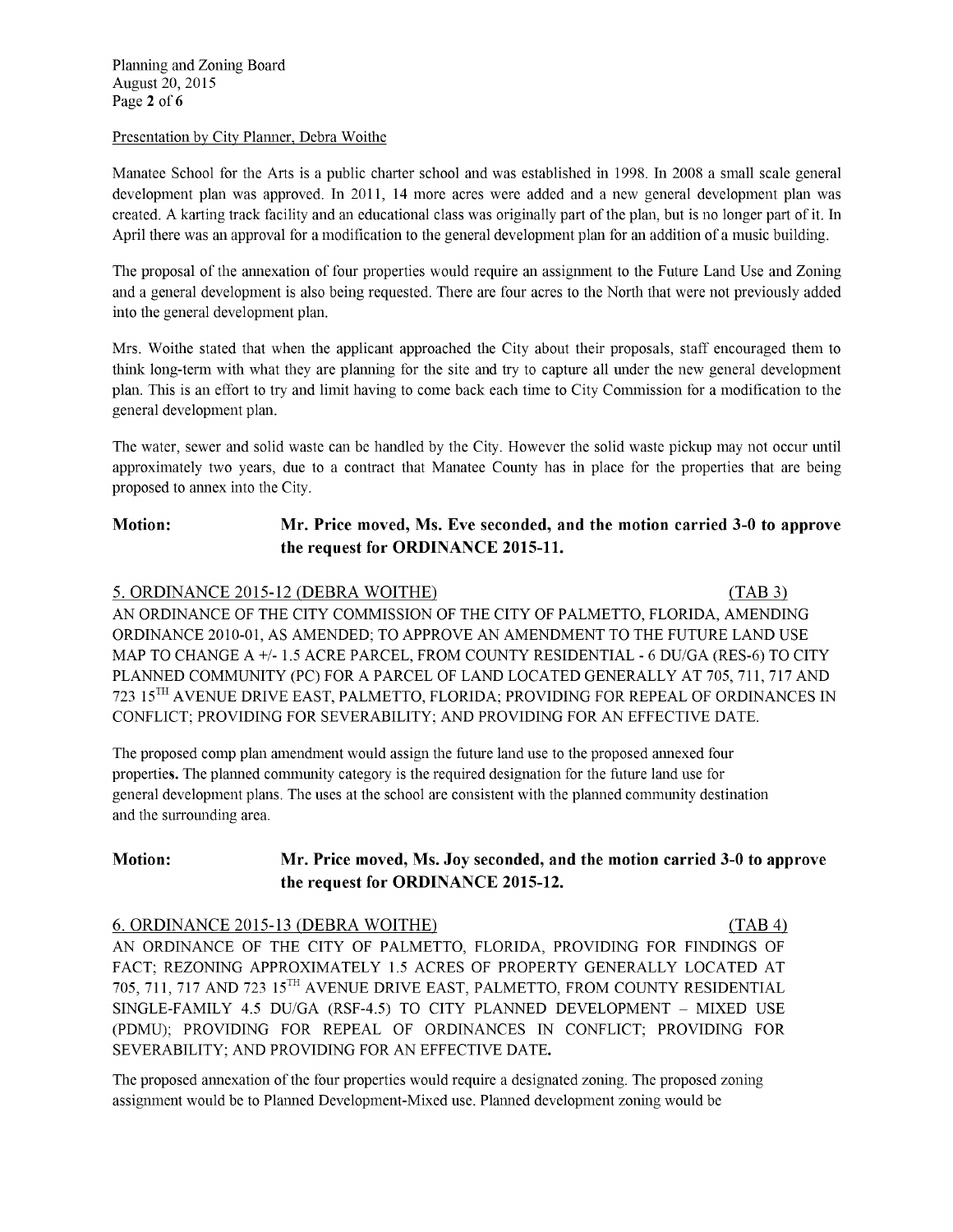Planning and Zoning Board August 20, 2015 Page 3 of 6

required for the future land use that is associated with planned community. Mrs. Woithe stated the City code allows schools in residential areas and that Manatee County allows schools as well in residential districts, but that middle and high schools would require a special permit. The zoning is consistent with the comprehensive plan and the surrounding uses.

#### Motion: Mr. Price moved, Ms. Joy seconded, and the motion carried 3-0 to approve the request for ORDINANCE 2015-13.

7. ORDINANCE 2015-14 (DEBRA WOITHE)  $(TAB 5)$ AN ORDINANCE OF THE CITY COMMISSION OF THE CITY OF PALMETTO, FLORIDA, PROVIDING FOR FINDINGS OF FACT; APPROVING A REVISED CONCEPTUAL/GENERAL DEVELOPMENT PLAN FOR EDUCATIONAL FACILITIES LOCATED AT 700 HABEN BOULEVARD, PALMETTO; ADDING +/- 5.6 ACRES OF LAND TO THE SITE, FOR A TOTAL SIZE OF +/- 27.2 ACRES; ADDING 197,400 SQUARE FEET OF EDUCATIONAL USES FOR A TOTAL OF 344,929 SQUARE FEET OF EDUCATIONAL USES; PROVIDING FOR REPEAL OF ORDINANCES IN CONFLICT; PROVIDING FOR SEVERABILITY; AND PROVIDING AN EFFECTIVE DATE.

### Presentation by City Planner, Debra Woithe

The site acreage would be 26.3, the floor sq. ft. print would increase to 189,670, the gross sq. ft. would increase to 384,870 and the common open space and recreation area is 27%, which is over the required 25% per City Code.

The new features will include:

- New 2 story building (15,000 sq. ft. footprint) instead of music building expansion  $\bullet$
- New 2 story building (20,000 sq. ft. footprint) spanning three new parcels.  $\bullet$
- New services access to  $15<sup>th</sup>$  Street with security gate  $\bullet$
- Future 3 story building (20,000 sq. ft. footprint) on northern parcel  $\bullet$
- Access to and circulation through campus from US 301  $\bullet$
- Future 3 story building (20,000 sq. ft. footprint) on southwest area of campus  $\bullet$
- Replace modular buildings with future 3 story 15,800 classroom and courtyard  $\bullet$
- 6' decorative security fence around unfenced portion of campus  $\bullet$
- Additional parking if/as needed  $\bullet$

It's staff recommendation to increase the proposed setback from 25 ft. to 35 ft. and that the proposed 6' fence be set back  $10'$ .

Mrs. Woithe discussed some of the staff's recommendations:

- Landscaping requirements will be met with the addition of each new building  $\bullet$ (Included are property boundary landscape buffers, vehicle use area and building perimeters landscaping, preservation of existing plant communities, tree protection and permits for tree removal, Accordingly, a landscape plan and irrigation plan will be provided with the site plans for each new building.)
- The building setback from the 2 story buildings along  $15<sup>th</sup>$  Ave. will be increased from 25' to 35' along  $15<sup>th</sup>$  $\bullet$ Ave. and the neighboring residence to the south.
- Topographic contours at vertical intervals of no longer one foot as well as proposed land elevation will be provided on site plans submitted with new building applications.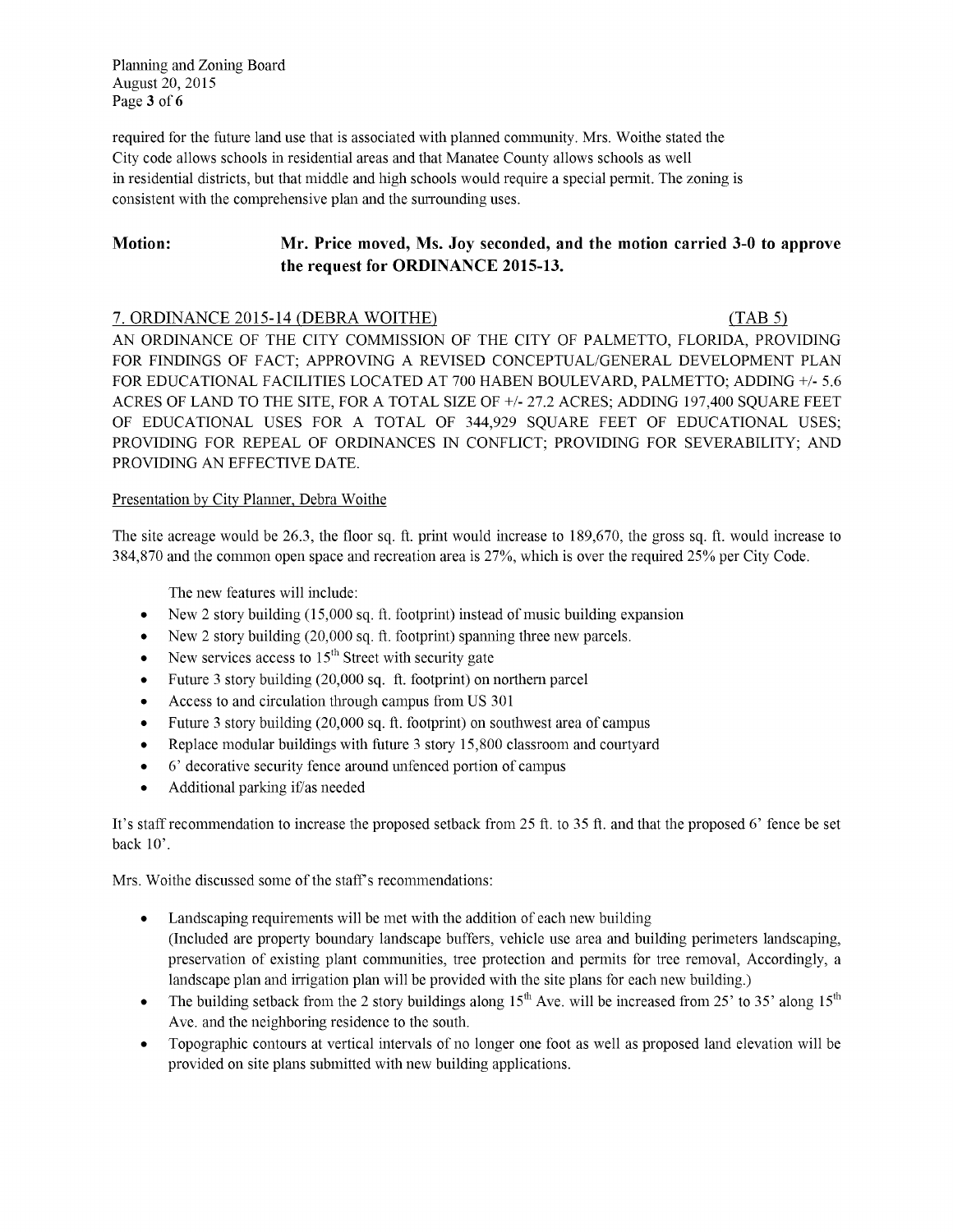Planning and Zoning Board August20, 2015 Page 4 of 6

Mrs. Woithe stated that approval was given from the Staff Development Review Committee for the proposed conceptual/General Development Plan.

#### Jon Moore (Moore 2 Design, Architect for Manatee School for the Arts)

Mr. Moore stated that currently there are 4 different garbage pickups on  $15<sup>th</sup>$  Ave. Their hoping to have the pickups be located in the back of the building as opposed to having the pickup at the street. That is the reasoning behind the service entrance instead of the emergency access.

Mrs. Woithe and Mr. Moore stated they do not believe there would be a significant increase in traffic with the proposed service entrance.

There was a discussion in regards to the possibility of having a retired law enforcement personnel living in one of the four properties for the protection of the kids.

### Public Speaking on the four ordinances

Chris Williams lives at 823 15<sup>th</sup> Ave Dr. W. and stated that he believes that the garbage pickup would cause more traffic on the street.

Christopher Boyd lives at 523 15<sup>th</sup> Ave Dr. W. Mr. Boyd stated that he feels the school is not forth coming with the proposals and clear about the entrances into the school. Property owners not noticed properly according to Mr. Boyd. He also wants to know what they define as service entrance and who will be able to come in and out. Mr. Boyd feels that the homes will be devalued. Mr. Price asked Mr. Boyd the conditions of the road. Mr. Boyd stated there are no sidewalks and that the road was paved approximately 15 years ago and there has been flooding issues.

Mrs. Woithe stated that currently Waste Management is coming across Haben Blvd and having to go through gates to get to the dumpsters. There was a suggestion to move the dumpsters in the middle of the campus and screen them well, and that with relocating the dumpsters, they wouldn't have to go through the gates to pick up. Mrs. Woithe stated with having this plan in place, that there wouldn't be a need for the garbage service to access through  $15<sup>th</sup>$ Ave.

Sandra Deitrich with Manatee School for the Arts stated that the access to  $15<sup>th</sup>$  will only be for emergency only, not for deliveries. Ms. Deitrich stated that the dumpsters will be located more towards the front of the school so that school staff can access them closely and not have to walk a far distance. Other service vehicles will have to come through the front of the school. She also stated that their hoping with some of the proposed changes to the site, that they will actually be correcting some of the traffic issues on Haben and that it will not be impacting  $15<sup>th</sup>$ .

Mrs. Woithe suggested putting into the stipulations that the access to  $15<sup>th</sup>$  will only be used for emergency purposes only.

Mr. Moore stated that the expansion to the site would allow the school to accommodate any actives that would benefit the school and that it's hard to know how many students will be attending each year. He also stated in time they may be able to determine which age groups are attending the school. If there are more high school children then they may have to look into providing more parking due to that age of children would be more likely to drive their own vehicles to school. But that it is be determined. Mr. Moore went on to express that this is their conceptual plan of what their vision would be for the school in the next couple years.

Mr. Price asked Mr. Williams if after hearing more about the proposals, if he still has concerns. Mr. Boyd went on to say that his child attends Manatee School for the Arts and he has to travel all the way around the building to get to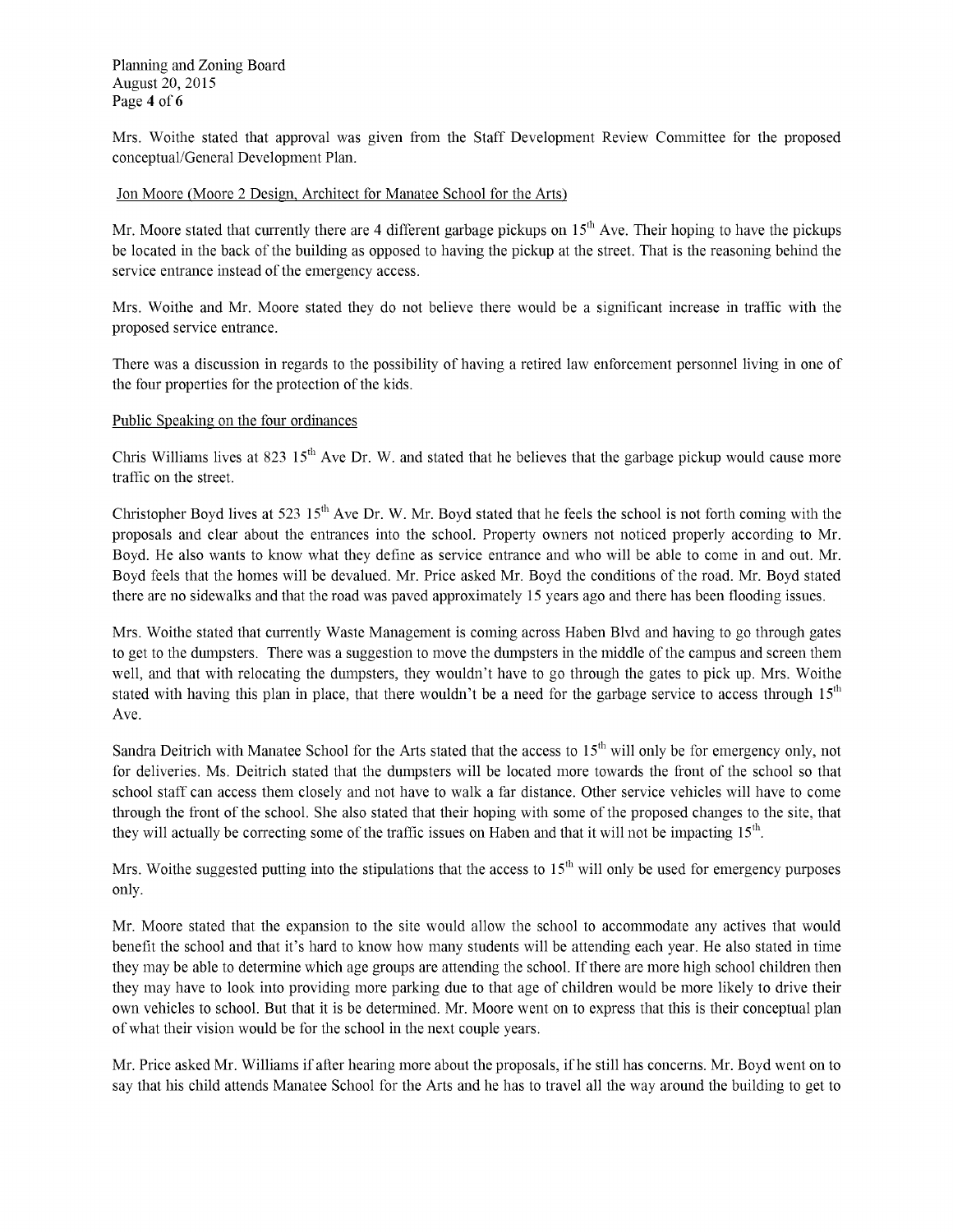Planning and Zoning Board August20, 2015 Page 5 of 6

the entrance instead of being able to access the school from 15<sup>th</sup>. His child was actually struck by a vehicle while riding his bike.

Keenan Kintz, lives at 735  $15<sup>th</sup>$  Ave Dr. E and stated that his home is facing towards the present three story building and he's not too excited about the possibility of another one going up. He also owns the 50 ft. easement that Manatee School for the Arts has the emergency access to. But he's very happy with the school and that the emergency access has never been abused by the school. He stated with all the rain that flooding has occurred, but with the preparation of the three story building; the next day his yard was free of the rain water. Mr. Kintz says that the school has been nothing but fair with them, but that feels for the families who live on the street that have to access the school on 301, since there is no way to get in from  $15<sup>th</sup>$ . That it is dangerous and there are no sidewalks on  $15<sup>th</sup>$ . He also stated that the emergency departments have confusion with how to handle what municipality he is within.

# Motion: Mr. Price moved, Ms. Joy seconded, and the motion carried 3-0 to approve the request for ORDINANCE 2015-14 with modifications.

Modifications: (Revisions to the stipulations as described in staff report)

 $#9$ - Traffic study for the new three story buildings will be undertaken if determined necessary by City staff to ensure adequate transportation services are available, the study shall be performed and submitted prior to construction and any transportation improvements required by staff based on information from the traffic study shall be installed prior to the completion of the building.

#10- Vehicular access from  $15<sup>th</sup>$  Avenue Drive East shall be limited to emergency access only.

#11- Limited pedestrian and bicycle access maybe provided on  $15<sup>th</sup>$  Avenue Drive East.

#### 8. Old Business

### 9. New Business (TAB 6)

Review of the Updated 2016-20 CRA Plan for consistency with the 2030 Comprehensive Plan. JeffBurton, CRADirector)

Mr. Burton was not in attendance for the discussion. Board moved to discuss item at the next meeting and that in the meantime Board shall review the document.

#### Ms. Joy

Ms. Joy mentioned about noticing the public when there is discussions of developments prior to the hearing. Mark recommend to have staff and himself sit down and discuss the public noticing.

#### 10. Adjournment

Chair Iaboni closed the Public Hearing at 7:49PM.